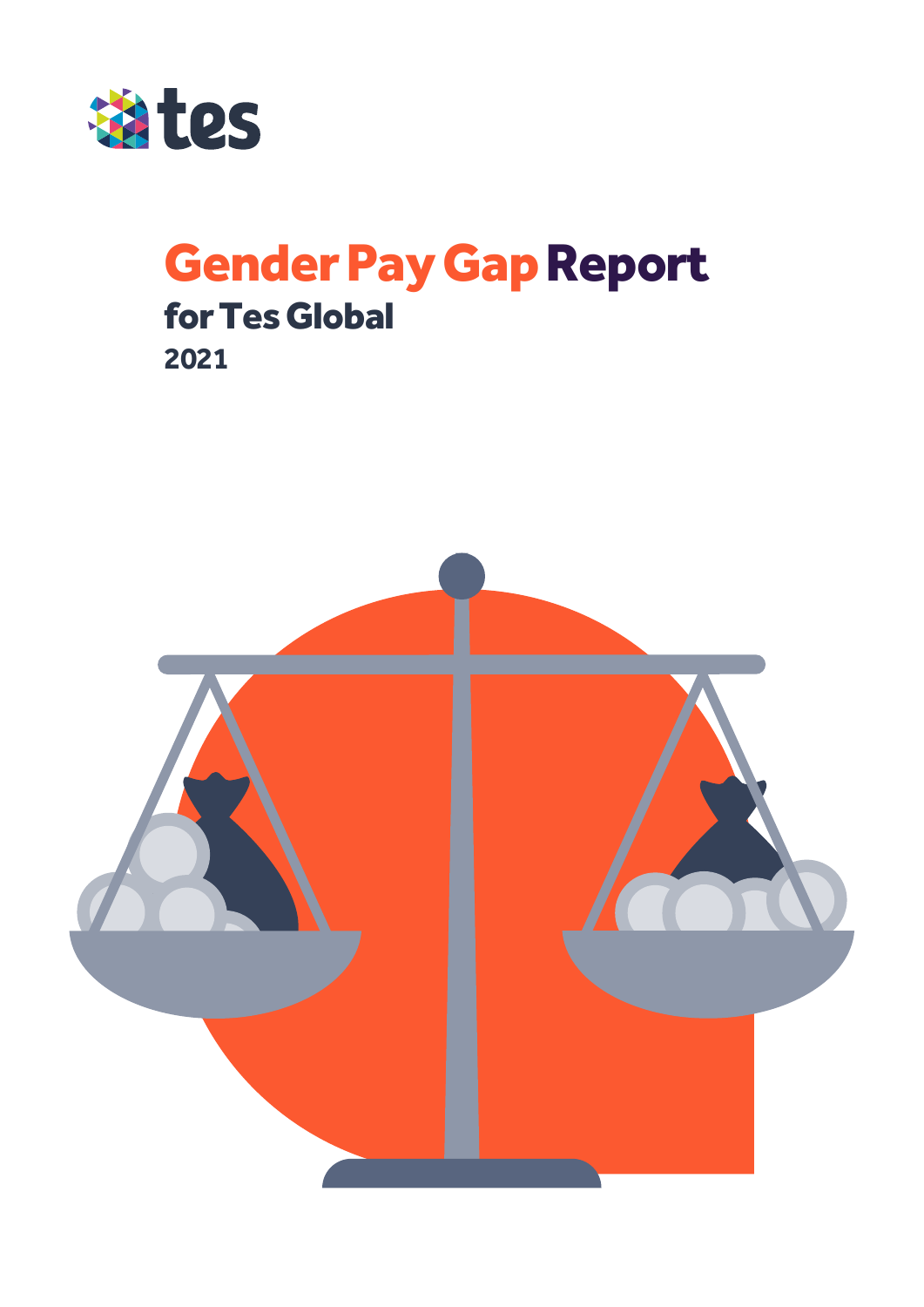# Gender Pay Gap Report for Tes Global **2021**

#### **Tes is committed to maintaining and continuing to build a diverse and inclusive environment.**

The following report sets out our annual gender pay gap report for the snapshot date of 5 April 2021. The figures have been calculated using the standard methodologies required by the Equality Act 2010 (Gender Pay Gap Information) Regulations 2017.

We're confident that our gender pay gap doesn't stem from paying men and women differently for the same or equivalent work. Rather it's the result of the roles in which men and women work within the organisation and the salaries that these roles attract.

# Our results **Narrowing the gender pay gap**

**We're pleased to see that again we've made good progress in narrowing our gender pay gap in 2021 which means that the gap between the hourly rate of pay for men and women is getting smaller.** 

The mean difference in men and women's hourly pay has reduced by nearly 3%, this is a continuous year on year improvement.

|                                         | 5 April<br>2019 | 5 April<br>2020 | <b>5 April</b><br>2021 |
|-----------------------------------------|-----------------|-----------------|------------------------|
| Mean difference in hourly pay           | 22.51%          | 15.66%          | 12.77%                 |
| Median difference in hourly pay         | 17.24%          | 12.14%          | 13.40%                 |
| Mean difference in bonus pay            | 78.37%          | 85.5%           | 9.03%                  |
| Median difference in bonus pay          | 52.27%          | 61.7%           | 48.45%                 |
| Proportion of males receiving a bonus   | 33.9%           | 25.37%          | 27.67%                 |
| Proportion of females receiving a bonus | 43.2%           | 23.1%           | 29.29%                 |

The **gender pay gap** is the difference in average (mean or median) pay between the men and women in our workforce.

The **mean hourly rate of pay** is calculated by adding the hourly pay rate for all employees then dividing by the number of employees. The mean gender pay gap is the difference between the mean male hourly rate of pay and mean female hourly rate of pay.

The **median hourly rate of pay** is calculated by taking the middle employee hourly rate of pay when all employees are ranked in order from highest to lowest paid. The median gender pay gap is the difference between the middle paid man and the middle paid woman.



**Themean difference inhourly pay has gone down from 15.66% to 12.77%.**

Table one: gender pay gap statistics

*Flexible working has always been a big part of Tes as an employer, even before the pandemic. I've worked a 4-day week since the arrival of my daughter and that was 10 years ago! We also adopted a hybrid way of working before it was the norm, and this has continued to be one of the great attractions to the company. It is not exclusively a 'female' benefit either, we have many men that work reduced hours and flexibly too.* **Natalie Sangster**

Business development manager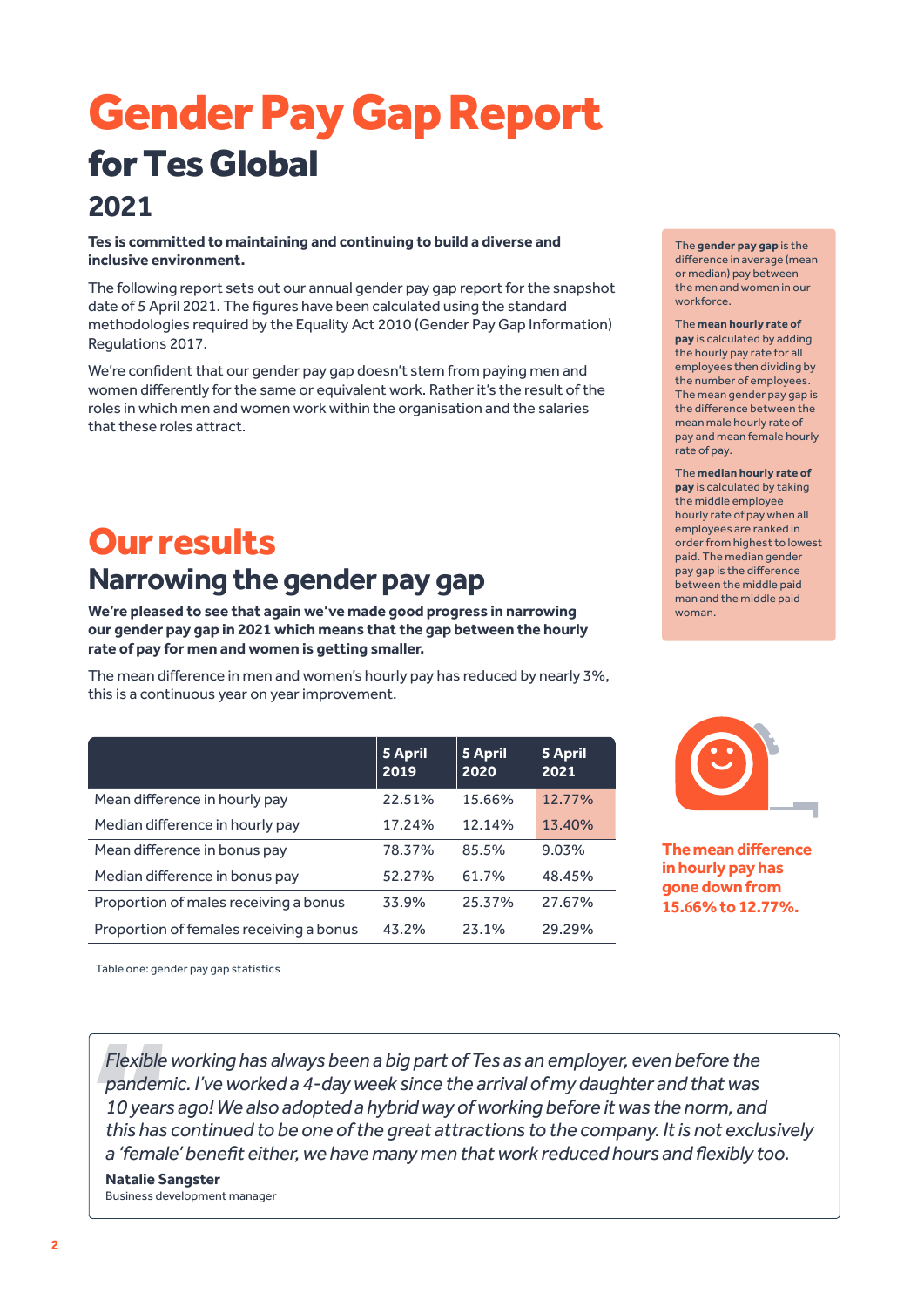### **The impact of bonus and commission payments on the gender pay gap**

The difference in bonus pay between men and women has decreased between April 2020 and April 2021.

Commission payments between men and women are very evenly split. 39 men are included in the commission scheme and 41 women. 6 out of the 10 top commission payments received were by women.

The proportion of both men and women receiving an annual discretionary bonus payment decreased considerably due to the impact of Covid-19. Some of the bonuses that were paid were one-off payments made in association with the change of business ownership to a small group rather than across the business.

Bonus and commission payments are often paid as a percentage of salaries which means that employees in lower quartiles receive less actual bonus payment, even if the bonus percentage is the same. As we still have more women in the lower quartiles than men (see table two) this means women receive less bonus pay.

**The bonus gap between male and female has improved but this is due to some bonuses paid as part of an acquisition.** 



*Tes is a company that is full of opportunity. I worked closely with HR and my manager on a clear plan for my promotion, so that when I hit my objectives and could demonstrate my capabilities, the promotion was there for me.*

**Kayleigh Wright**  Group financial controller

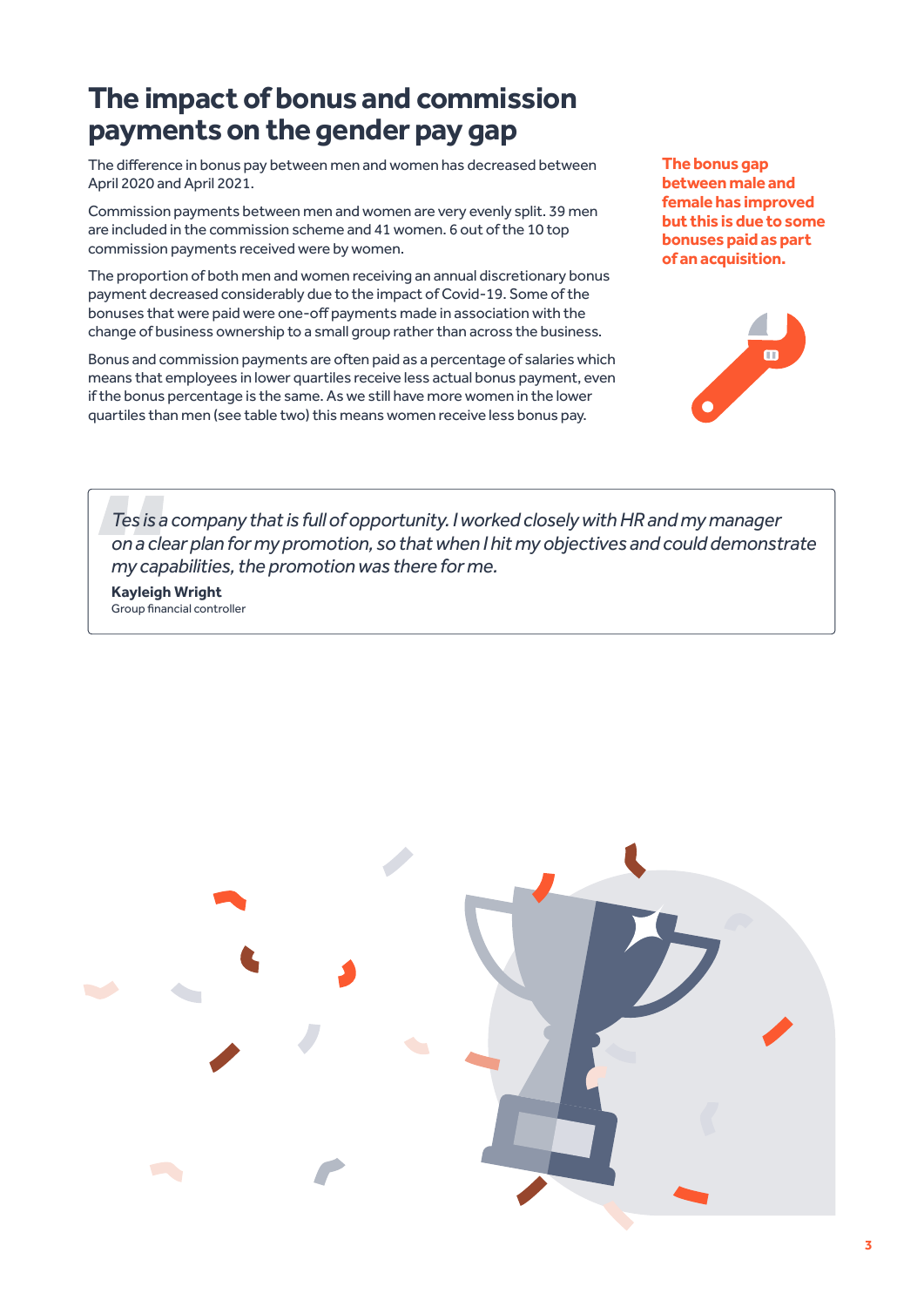## Balancing the distribution of employees across the quartiles

#### **The overall composition of our workforce on 5 April 2021 was 47.8% male and 52.2% female which is very similar to the previous year.**

More progress had been made in attracting more men into lower quartile roles. 46.8% of the workforce in the lowest quartile are now male – up from 45.3%. Equally, we're pleased to see that the percentage of women in the highest quartile has increased from 45.3% to 47.2% of the workforce.

In three out of the four quartiles the gap between the number of males and females in the quartile improved.

|               | <b>5 April 2019</b> |               | <b>5 April 2020</b> |               | <b>5 April 2021</b> |               |
|---------------|---------------------|---------------|---------------------|---------------|---------------------|---------------|
| Quartile band | Male                | <b>Female</b> | Male                | <b>Female</b> | Male                | <b>Female</b> |
| Lowest        | 37.76%              | 62.24%        | 45.3%               | 54.7%         | 46.8%               | 53.2%         |
| Lower middle  | 39.18%              | 60.82%        | 47.3%               | 52.7%         | 41.7%               | 58.3%         |
| Upper middle  | 45.36%              | 54.64%        | 51.4%               | 48.6%         | 48.1%               | 51.9%         |
| Highest       | 59.18%              | 40.82%        | 54.7%               | 45.3%         | 52.8%               | 47.2%         |

Table two: proportion of males and females per quartile based on hourly rates of pay



**Improvement has been made in 3 out of the 4 quartiles. The percentage of women in the top two quartiles has increased since 2020 and the percentage of females in the lowest quarter has decreased over the last two years.** 

The quartile bands are calculated by dividing the workforce into four equally sized groups according to hourly rate of pay. The lowest quartile are the lowest paid 25% of employees and the highest quartile are the highest paid 25% of employees.

*I joined the Leadership Team at Tes as I felt it was a dynamic and forward-thinking company. The business is in a transformatory phase, and it is a very exciting place to be. My senior colleagues have created an open and transparent leadership space where everyone can be heard.*

**Amanda Hickey** Business improvement director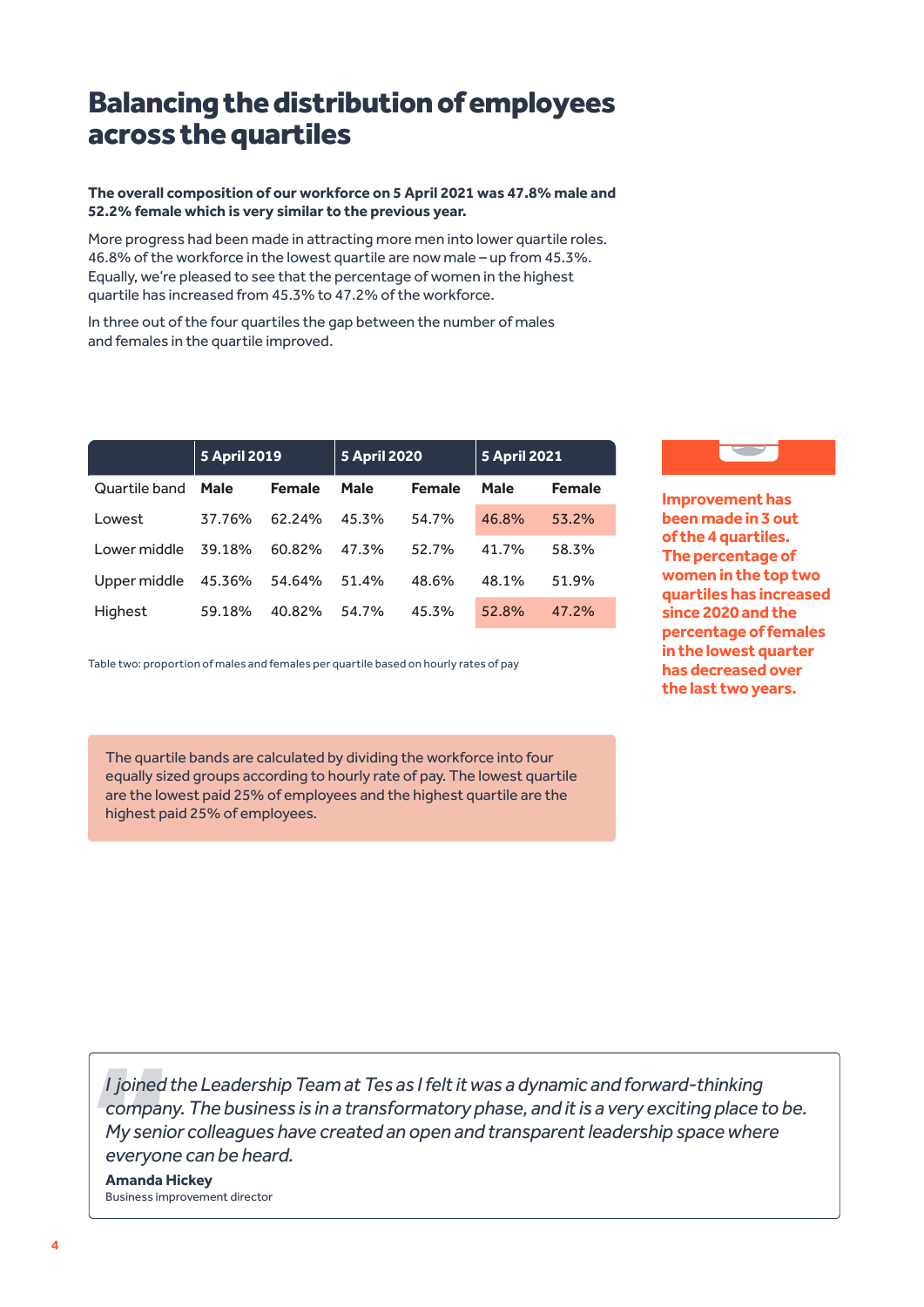### The impact of recruitment and promotion on the gender pay gap

**I'm pleased to report that our approach to recruitment and promotion is continuing to have a positive impact on the gender pay gap.**

Recruitment levels were lower during this period and for several months there was a recruitment freeze due to Covid-19. From 4 April 2020 to 5 April 2021 we hired 52 new employees. Of these 29 were female and 24 were male. In the same period there were 33 promotions, of which 17 were male and 16 female.

### **4 April 2020 to 5 April 2021**

**Recruitment: 52**



#### **Promotions: 33**

| 17 male $(51%)$ | <b>16 female (49%)</b> |  |  |  |
|-----------------|------------------------|--|--|--|
| 50%             |                        |  |  |  |

**From 4 April 2020 to 5 April 2021, 56% of people recruited were women. Several key senior roles were filled by women.** 



# **Trend data**

The UK gender pay gap has narrowed slightly to 13.3%, according to Cendex analysis of the latest gender pay gap reporting data. We're currently tracking below this at 12.77%. The typical (or median) difference between mean male and mean female hourly pay for 2020/2021 (at 13.3%) compares with a gender pay gap of 13.6% recorded one year previously (for 2019/2020). A breakdown by industry sector reveals wide variation in gender pay gap levels. Please use the following link to look at the gender pay gap for other organisations that you may be interested in **[gender-pay-gap.service.gov.uk](https://gender-pay-gap.service.gov.uk/)**

XpertHR has some data on average mean pay gaps in the following sectors: financial services 27.%, information and communication 19.2%, public education 15.9% and professional services 15.6%. Tes' mean gap is 12.7% which compares favourably, although there is still work to do.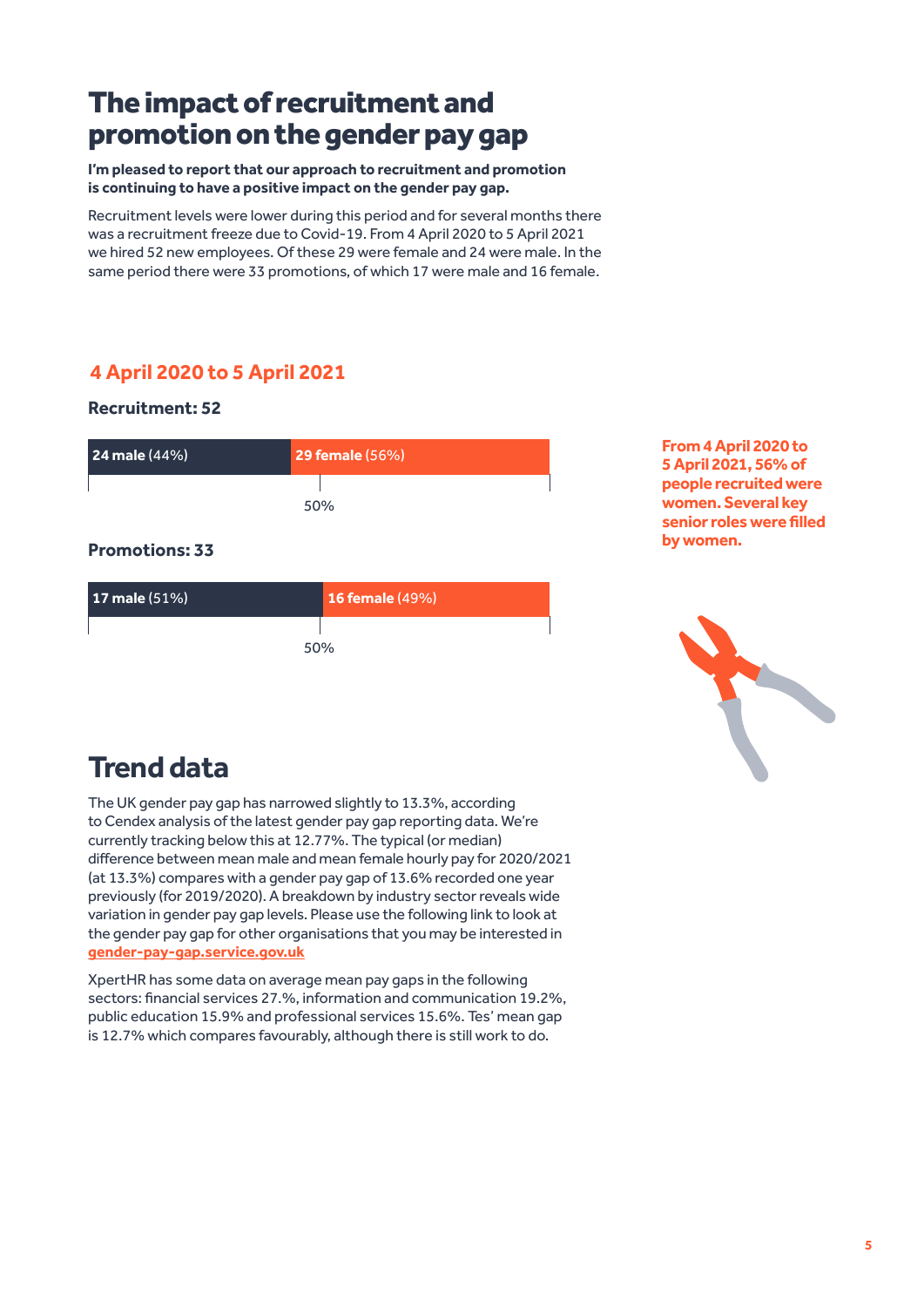# **Actions to continue to narrow our gender pay gap**

Narrowing the gender pay gap is a long-term commitment and we know that it will take time for the work we're undertaking to narrow the gap further. But we're committed to continuing this and to adding further initiatives to not only reduce the gender pay gap but to create a diverse and inclusive environment for all our employees. We'll continue to report annually on the gender pay gap and to review the work we're doing to keep making improvements. Actions we're already taking include:

- Implemented 'One Tes way of hiring' training for all managers to continue to ensure fair recruitment practices and to address unconscious bias
- **Offer a 5% premium to recruitment agencies** who help us hire a candidate who is currently under-represented in that team
- Use an augmented AI app designed to write job adverts in ways that are gender neutral
- Made a suite of diversity training including unconscious bias within recruitment available to all employees
- **Provided the Ezra leadership coaching** programme
- **Provided more Career Pathways training for** current and emerging leaders to ensure that all managers, both male and female, have the right skills to progress into more senior management vacancies
- Increased the focus on diversity and inclusion in management training
- **A** Provided training on anti-racist allies
- Continue to provide an ongoing mentoring programme at all levels
- Continue to work with the Diversity Forum to identify and change any policies which inadvertently disadvantage any groups
- Continue to collect and review diversity data
- Review attrition statistics every quarter to identify any trends connected to diversity

*Myself and many of my colleagues in finance have been fully supported to do their CIMA/ACCA qualifications whilst working at Tes. Juggling a full-time role and studying is never easy, but I have been given the time and support that I needed, and I really appreciate that.*

**Menaka Thilagaratnam** Finance analyst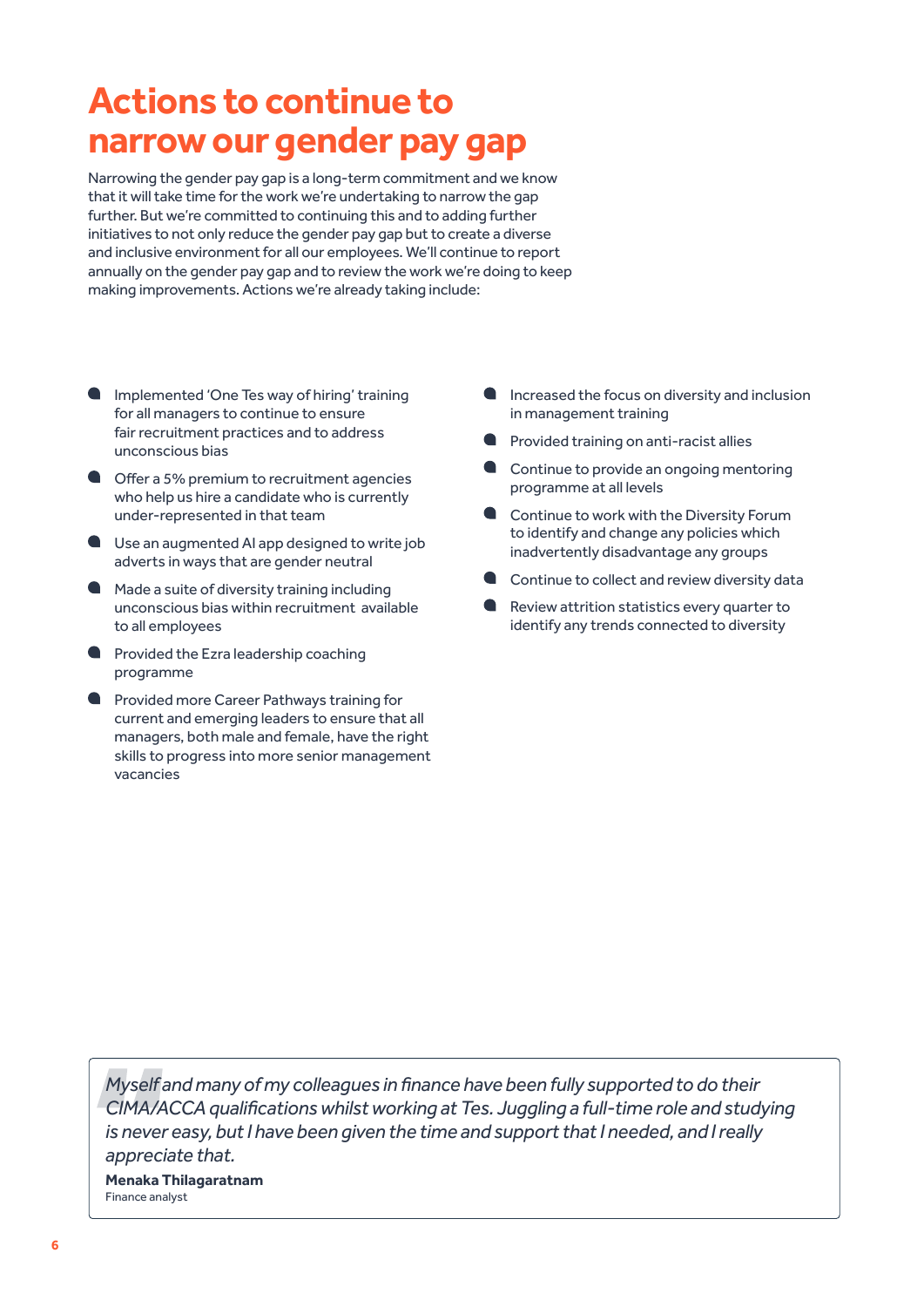*Having come from a smaller company that was acquired by Tes, I was impressed with the amount of learning and development opportunities that are on offer here. I recently completed the 'Management Excellence' programme and found it really valuable. Tes offering this programme ensures that we coach and promote from within our wealth of talent, so that we can strive to lead by example as a truly inclusive organisation.*

**Laura Brian**

Management excellence – Develop (EduCare)

We appreciate that the gender pay gap is a complex area and we have tried to be transparent about our challenges and the positive steps we are taking to narrow the gap over the coming years. Thank you for supporting these actions and for making Tes a diverse and inclusive workplace.

I, Sally Stevenson, HR business partner, confirm that the information in this statement is accurate.

**Sally Stevenson, March 2022**